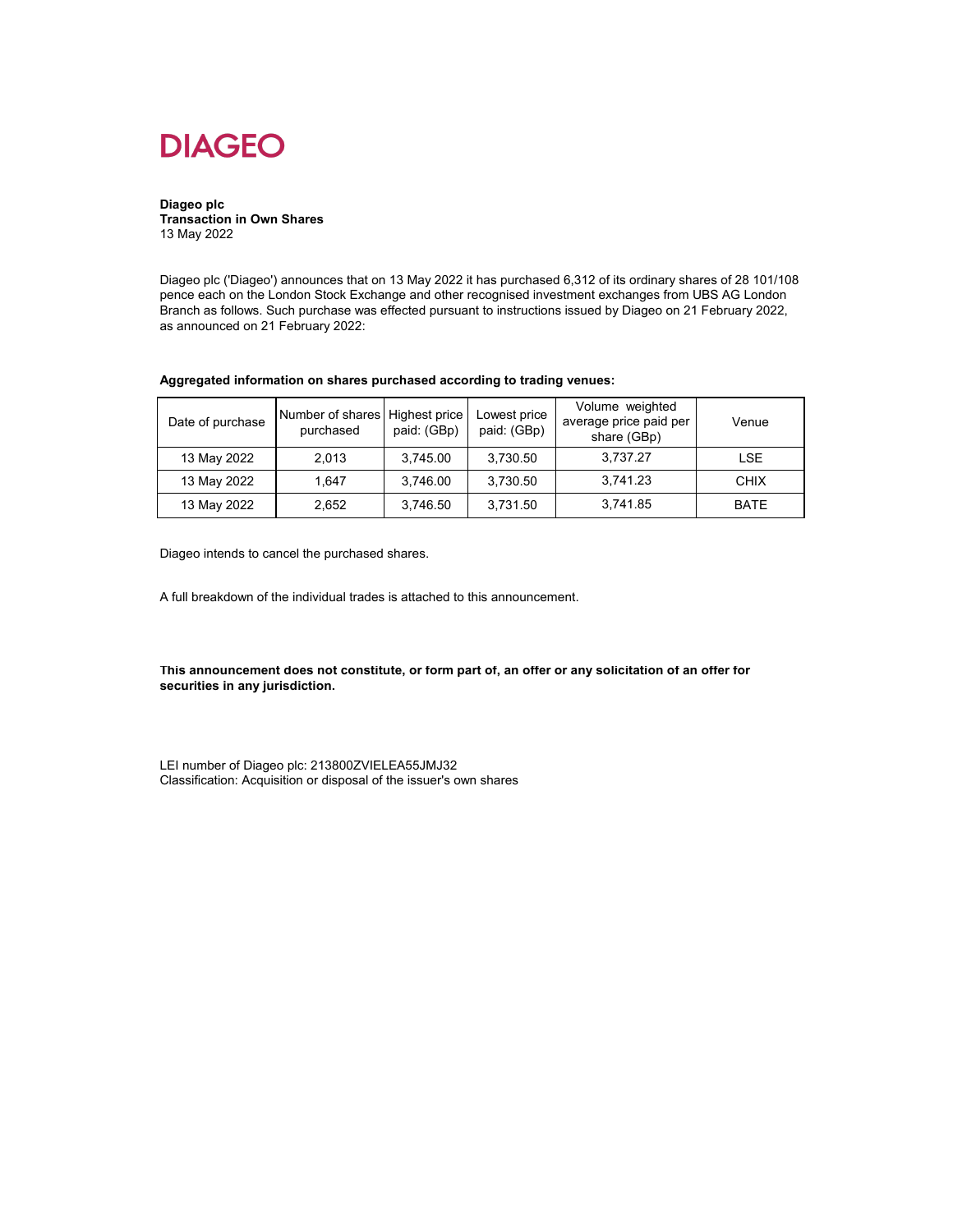|                         |          |            |                 | Price    | Trading     |         |
|-------------------------|----------|------------|-----------------|----------|-------------|---------|
| <b>Transaction Date</b> | Time     | Time Zone  | Volume          | (GBp)    | Venue       | MatchID |
| 13 May 2022             | 08:06:10 | BST        | 21              | 3,731.50 | <b>BATE</b> | 1896809 |
| 13 May 2022             | 08:06:10 | <b>BST</b> | 41              | 3,731.50 | <b>BATE</b> | 1896806 |
| 13 May 2022             | 08:06:52 | <b>BST</b> | 53              | 3,733.00 | <b>BATE</b> | 1898445 |
| 13 May 2022             | 08:06:52 | <b>BST</b> | $\overline{32}$ | 3,733.00 | <b>BATE</b> | 1898443 |
|                         |          |            |                 |          |             |         |
| 13 May 2022             | 08:06:54 | <b>BST</b> | 23              | 3,732.50 | <b>BATE</b> | 1898585 |
| 13 May 2022             | 08:06:55 | <b>BST</b> | 24              | 3,732.50 | <b>BATE</b> | 1898634 |
| 13 May 2022             | 08:07:51 | <b>BST</b> | 338             | 3,738.50 | BATE        | 1901083 |
| 13 May 2022             | 08:07:51 | <b>BST</b> | 23              | 3,738.50 | <b>BATE</b> | 1901085 |
| 13 May 2022             | 08:08:00 | <b>BST</b> | 20              | 3,737.50 | BATE        | 1901374 |
| 13 May 2022             | 08:08:00 | <b>BST</b> | 21              | 3,737.50 | <b>BATE</b> | 1901372 |
| 13 May 2022             | 08:08:00 | <b>BST</b> | 23              | 3,737.50 | <b>BATE</b> | 1901370 |
| 13 May 2022             | 08:08:00 | <b>BST</b> | 25              | 3.738.00 | BATE        | 1901367 |
| 13 May 2022             | 08:08:45 | <b>BST</b> | 24              | 3,740.50 | <b>BATE</b> | 1903295 |
| 13 May 2022             | 08:08:45 | <b>BST</b> | 27              | 3,741.00 | BATE        | 1903293 |
|                         |          |            |                 |          |             |         |
| 13 May 2022             | 08:08:45 | <b>BST</b> | 88              | 3,741.00 | <b>BATE</b> | 1903291 |
| 13 May 2022             | 08:08:45 | <b>BST</b> | 67              | 3,741.00 | <b>BATE</b> | 1903289 |
| 13 May 2022             | 08:08:55 | <b>BST</b> | 20              | 3,739.00 | <b>BATE</b> | 1903678 |
| 13 May 2022             | 08:09:41 | <b>BST</b> | 284             | 3,741.50 | <b>BATE</b> | 1905673 |
| 13 May 2022             | 08:10:41 | <b>BST</b> | 94              | 3,741.50 | <b>BATE</b> | 1908273 |
| 13 May 2022             | 08:10:41 | <b>BST</b> | 45              | 3,741.50 | <b>BATE</b> | 1908275 |
| 13 May 2022             | 08:10:41 | <b>BST</b> | 41              | 3.741.50 | BATE        | 1908277 |
| 13 May 2022             | 08:10:41 | <b>BST</b> | 20              | 3,741.00 | <b>BATE</b> | 1908269 |
| 13 May 2022             | 08:10:41 | <b>BST</b> | 11              | 3.741.50 | <b>BATE</b> | 1908271 |
| 13 May 2022             | 08:10:41 | BST        | 22              | 3,740.50 | <b>BATE</b> | 1908267 |
| 13 May 2022             | 08:10:41 | <b>BST</b> | 45              | 3,741.50 | BATE        | 1908265 |
|                         |          |            | 53              |          |             |         |
| 13 May 2022             | 08:10:41 | BST        |                 | 3,741.50 | BATE        | 1908263 |
| 13 May 2022             | 08:11:00 | <b>BST</b> | 59              | 3,739.50 | <b>BATE</b> | 1909184 |
| 13 May 2022             | 08:11:00 | <b>BST</b> | $\,$ 5 $\,$     | 3,739.50 | <b>BATE</b> | 1909182 |
| 13 May 2022             | 08:12:12 | <b>BST</b> | $\overline{23}$ | 3,745.50 | <b>BATE</b> | 1912885 |
| 13 May 2022             | 08:12:12 | <b>BST</b> | 37              | 3,746.50 | BATE        | 1912870 |
| 13 May 2022             | 08:12:12 | <b>BST</b> | 23              | 3,746.50 | <b>BATE</b> | 1912872 |
| 13 May 2022             | 08:12:12 | <b>BST</b> | 21              | 3,746.50 | BATE        | 1912868 |
| 13 May 2022             | 08:12:12 | <b>BST</b> | 312             | 3,746.50 | BATE        | 1912866 |
| 13 May 2022             | 08:12:12 | <b>BST</b> | 47              | 3,746.50 | BATE        | 1912864 |
| 13 May 2022             | 08:13:05 | <b>BST</b> | 266             | 3,745.00 | <b>BATE</b> | 1915929 |
| 13 May 2022             | 08:13:24 | <b>BST</b> | 23              | 3,745.00 | <b>BATE</b> | 1916849 |
| 13 May 2022             |          | <b>BST</b> | 19              | 3,745.00 | BATE        | 1916847 |
|                         | 08:13:24 |            |                 |          |             |         |
| 13 May 2022             | 08:13:24 | <b>BST</b> | 23              | 3,745.00 | <b>BATE</b> | 1916845 |
| 13 May 2022             | 08:13:44 | <b>BST</b> | 65              | 3,744.50 | BATE        | 1917810 |
| 13 May 2022             | 08:13:44 | <b>BST</b> | 42              | 3,744.50 | <b>BATE</b> | 1917808 |
| 13 May 2022             | 08:13:44 | <b>BST</b> | 21              | 3.744.50 | <b>BATE</b> | 1917806 |
| 13 May 2022             | 08:14:04 | <b>BST</b> | 30              | 3,745.50 | BATE        | 1918871 |
| 13 May 2022             | 08:14:04 | <b>BST</b> | 23              | 3,746.00 | <b>BATE</b> | 1918864 |
| 13 May 2022             | 08:14:19 | <b>BST</b> | 31              | 3,744.50 | <b>BATE</b> | 1919576 |
| 13 May 2022             | 08:14:19 | <b>BST</b> | 50              | 3,744.50 | BATE        | 1919568 |
| 13 May 2022             | 08:14:19 | <b>BST</b> | $\overline{23}$ | 3.744.50 | <b>BATE</b> | 1919574 |
| 13 May 2022             | 08:14:19 | BST        | 24              | 3,744.50 | <b>BATE</b> | 1919572 |
| 13 May 2022             | 08:06:44 | <b>BST</b> | 65              | 3,730.50 | <b>CHIX</b> | 1898070 |
| 13 May 2022             | 08:08:00 |            |                 |          | <b>CHIX</b> |         |
|                         |          | BST        | 40<br>87        | 3,736.50 |             | 1901387 |
| 13 May 2022             | 08:08:00 | BST        |                 | 3,738.00 | <b>CHIX</b> | 1901365 |
| 13 May 2022             | 08:08:00 | <b>BST</b> | 144             | 3,738.00 | <b>CHIX</b> | 1901361 |
| 13 May 2022             | 08:08:00 | <b>BST</b> | 103             | 3,738.00 | <b>CHIX</b> | 1901357 |
| 13 May 2022             | 08:09:03 | <b>BST</b> | 65              | 3,738.50 | <b>CHIX</b> | 1904178 |
| 13 May 2022             | 08:09:03 | <b>BST</b> | 83              | 3,738.00 | <b>CHIX</b> | 1904176 |
| 13 May 2022             | 08:09:03 | BST        | 49              | 3,738.00 | <b>CHIX</b> | 1904174 |
| 13 May 2022             | 08:09:55 | <b>BST</b> | 44              | 3,741.00 | <b>CHIX</b> | 1906367 |
| 13 May 2022             | 08:09:55 | <b>BST</b> | 5               | 3,741.00 | <b>CHIX</b> | 1906365 |
| 13 May 2022             | 08:09:55 | BST        | 48              | 3,741.00 | <b>CHIX</b> | 1906369 |
| 13 May 2022             | 08:09:57 | <b>BST</b> | 77              | 3,740.00 | <b>CHIX</b> | 1906430 |
| 13 May 2022             | 08:11:00 | <b>BST</b> | 108             | 3,739.00 | <b>CHIX</b> | 1909186 |
|                         |          |            | 13              | 3,744.00 |             | 1911407 |
| 13 May 2022             | 08:11:44 | <b>BST</b> |                 |          | <b>CHIX</b> |         |
| 13 May 2022             | 08:11:44 | BST        | 5               | 3,744.00 | <b>CHIX</b> | 1911405 |
| 13 May 2022             | 08:11:44 | BST        | 43              | 3,744.00 | <b>CHIX</b> | 1911403 |
| 13 May 2022             | 08:12:12 | <b>BST</b> | 49              | 3,746.00 | <b>CHIX</b> | 1912882 |